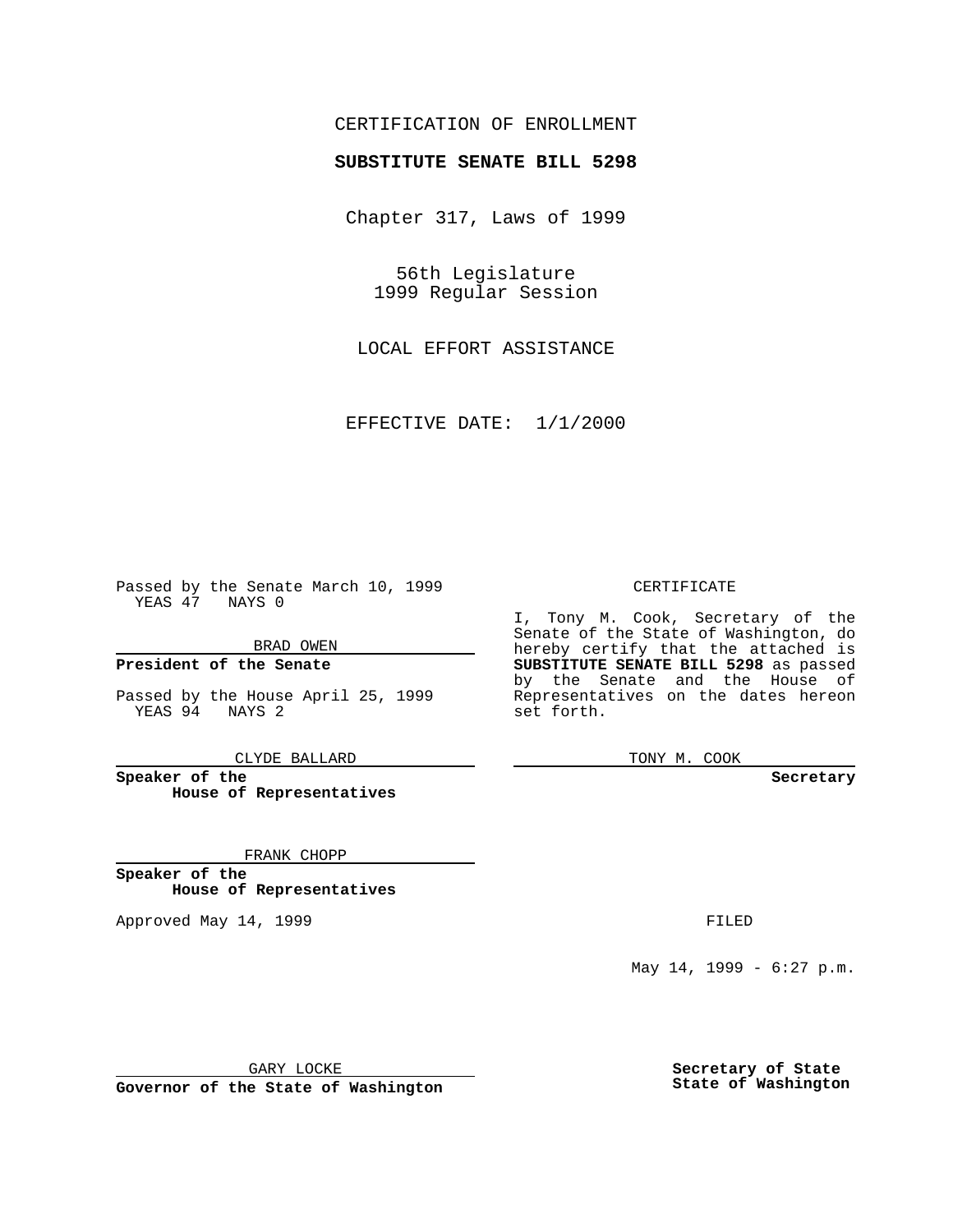## **SUBSTITUTE SENATE BILL 5298** \_\_\_\_\_\_\_\_\_\_\_\_\_\_\_\_\_\_\_\_\_\_\_\_\_\_\_\_\_\_\_\_\_\_\_\_\_\_\_\_\_\_\_\_\_\_\_

\_\_\_\_\_\_\_\_\_\_\_\_\_\_\_\_\_\_\_\_\_\_\_\_\_\_\_\_\_\_\_\_\_\_\_\_\_\_\_\_\_\_\_\_\_\_\_

Passed Legislature - 1999 Regular Session

### **State of Washington 56th Legislature 1999 Regular Session**

**By** Senate Committee on Education (originally sponsored by Senators McAuliffe, Winsley, Goings, Honeyford, Eide, Brown, Kohl-Welles and Patterson; by request of Superintendent of Public Instruction)

Read first time 02/12/1999.

1 AN ACT Relating to local effort assistance; amending RCW 2 28A.500.010; adding new sections to chapter 28A.500 RCW; and providing 3 an effective date.

4 BE IT ENACTED BY THE LEGISLATURE OF THE STATE OF WASHINGTON:

5 **Sec. 1.** RCW 28A.500.010 and 1997 c 259 s 4 are each amended to 6 read as follows:

 ( $(\{+1\})$ ) Commencing with ((taxes assessed in 1988 to be collected 8 in)) calendar year ((1989 and thereafter)) 2000, in addition to a school district's other general fund allocations, each eligible 10 district shall be provided local effort assistance funds ((as provided 11 in this section)). The purpose of these funds is to mitigate the effect that above average property tax rates might have on the ability of a school district to raise local revenues to supplement the state's 14 basic program of education. These funds serve to equalize the property tax rates that individual taxpayers would pay for such levies and to provide tax relief to taxpayers in high tax rate school districts. Such funds are not part of the district's basic education allocation.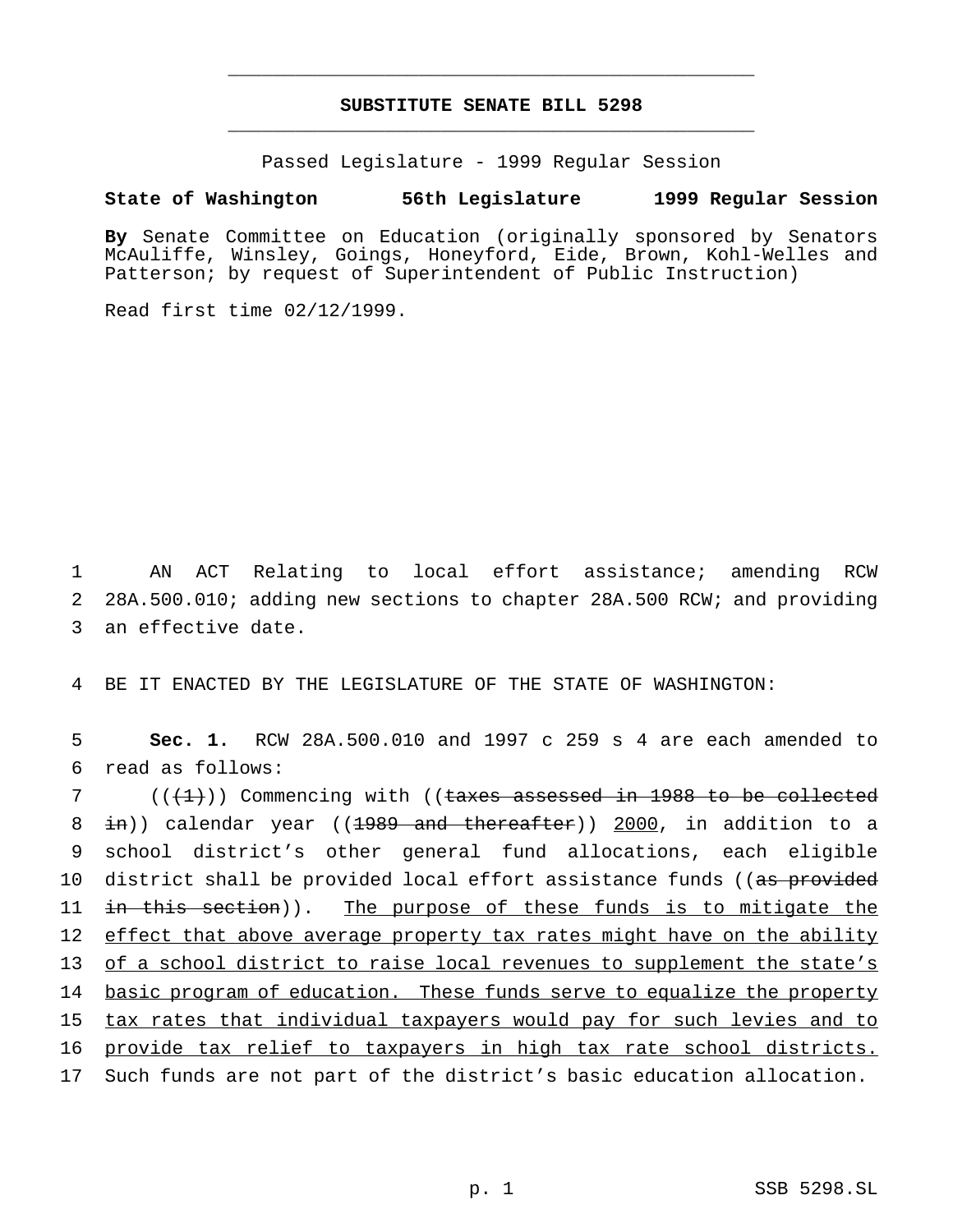1 (((2)(a) "Prior tax collection year" means the year immediately 2 preceding the year in which the local effort assistance shall be 3 allocated.

 (b) The "state-wide average ten percent levy rate" means ten percent of the total levy bases as defined in RCW 84.52.0531(3) summed for all school districts, and divided by the total assessed valuation for excess levy purposes in the prior tax collection year for all districts as adjusted to one hundred percent by the county indicated 9 ratio established in RCW 84.48.075.

10 (c) The "district's ten percent levy rate" means the district's ten 11 percent levy amount divided by the district's assessed valuation for 12 excess levy purposes for the prior tax collection year as adjusted to 13 one hundred percent by the county indicated ratio.

14 (d) The "district's ten percent levy amount" means the school 15 district's maximum levy authority after transfers determined under RCW 16 84.52.0531(2) (a) through (c) divided by the district's maximum levy 17 percentage determined under RCW 84.52.0531(4) multiplied by ten 18 percent.

19 (e) The "district's twelve percent levy amount" means the school 20 district's maximum levy authority after transfers determined under RCW 21 84.52.0531(2) (a) through (c) divided by the district's maximum levy 22 percentage determined under RCW 84.52.0531(4) multiplied by twelve 23 percent.

24 (f) "Districts eligible for ten percent equalization" means:

25  $(i)$  Before the 1999 calendar year, those districts with a ten 26 percent levy rate which exceeds the state-wide average ten percent levy 27 rate; and

28 (ii) In the 1999 calendar year and thereafter, those districts with 29 a ten percent levy rate that exceeds the state-wide average ten percent 30 levy rate but that is not in the top quartile of all district rates 31 ranked from highest to lowest.

32 (g) "Districts eligible for twelve percent equalization" means in 33 the 1999 calendar year and thereafter, those districts with a ten 34 percent levy rate in the top quartile of all district rates ranked from 35 highest to lowest.

36 (h) Unless otherwise stated all rates, percents, and amounts are 37 for the calendar year for which local effort assistance is being 38 calculated under this section.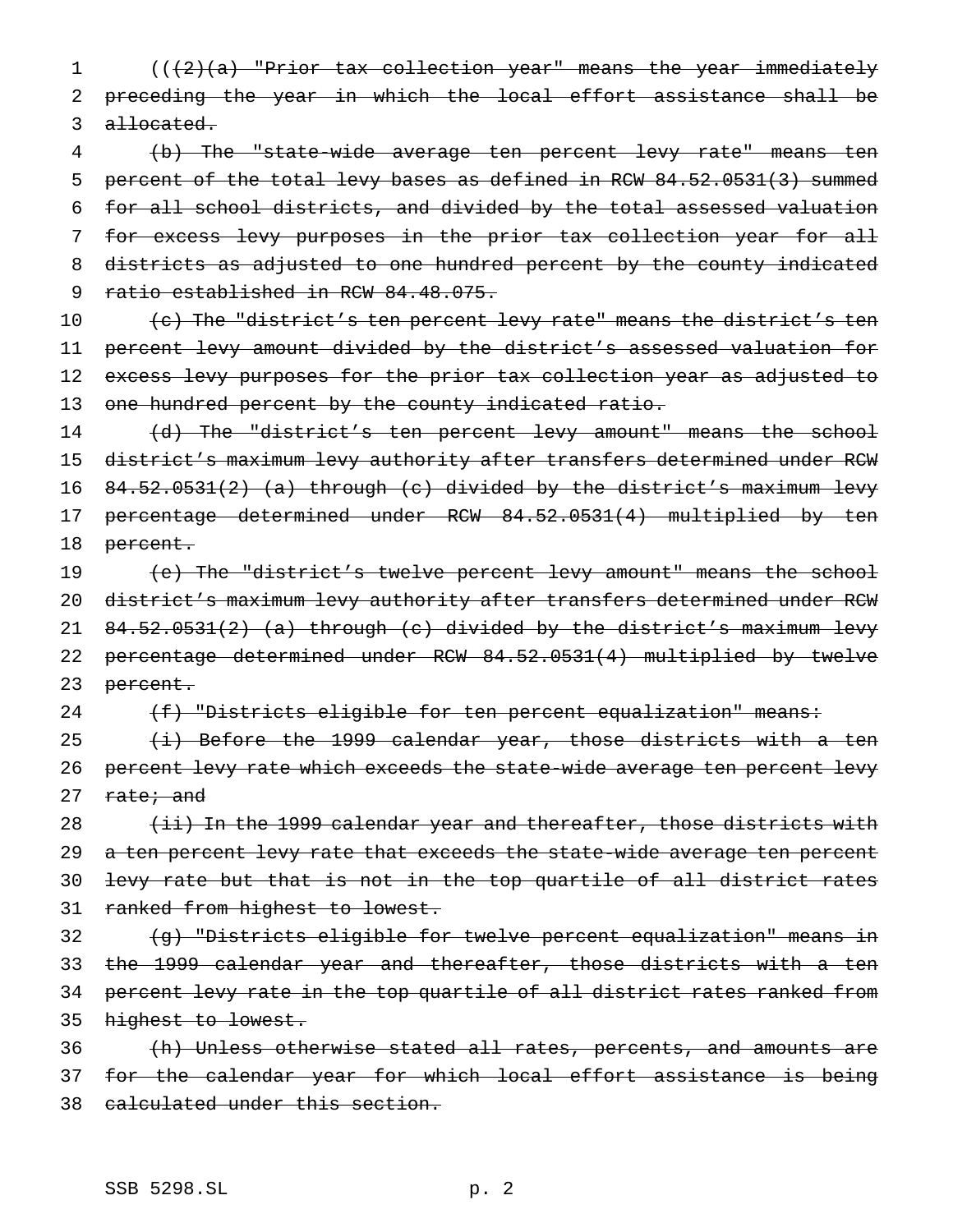1 (3) Allocation of state matching funds to eligible districts for 2 local effort assistance shall be determined as follows:

3 (a) Funds raised by the district through maintenance and operation 4 levies shall be matched with state funds using the following ratio of 5 state funds to levy funds: (i) The difference between the district's 6 ten percent levy rate and the state-wide average ten percent levy rate; 7 to (ii) the state-wide average ten percent levy rate.

8 (b) The maximum amount of state matching funds for districts 9 eligible for ten percent equalization shall be the district's ten 10 percent levy amount, multiplied by the following percentage: (i) The 11 difference between the district's ten percent levy rate and the state-12 wide average ten percent levy rate; divided by (ii) the district's ten 13 percent levy rate.

14 (c) In the 1999 calendar year and thereafter, the maximum amount of 15 state matching funds for districts eligible for twelve percent 16 equalization shall be the district's twelve percent levy amount 17 multiplied by the following percentage: (i) The difference between the 18 district's ten percent levy rate and the state-wide average ten percent 19 levy rate; divided by (ii) the district's ten percent levy rate.

20 (4) Local effort assistance funds shall be distributed to 21 qualifying districts as follows:

22 (a) Thirty percent in April;

23 (b) Twenty-three percent in May;

- 24  $(e)$  Two percent in June;
- 25 (d) Seventeen percent in August;
- 26 (e) Nine percent in October;
- 27  $(f)$  Seventeen percent in November; and
- 28 (g) Two percent in December.)

29 NEW SECTION. **Sec. 2.** A new section is added to chapter 28A.500 30 RCW to read as follows:

31 (1) Unless the context clearly requires otherwise, the definitions 32 in this section apply throughout this chapter.

33 (a) "Prior tax collection year" means the year immediately 34 preceding the year in which the local effort assistance shall be 35 allocated.

36 (b) "State-wide average twelve percent levy rate" means twelve 37 percent of the total levy bases as defined in RCW 84.52.0531(3) summed 38 for all school districts, and divided by the total assessed valuation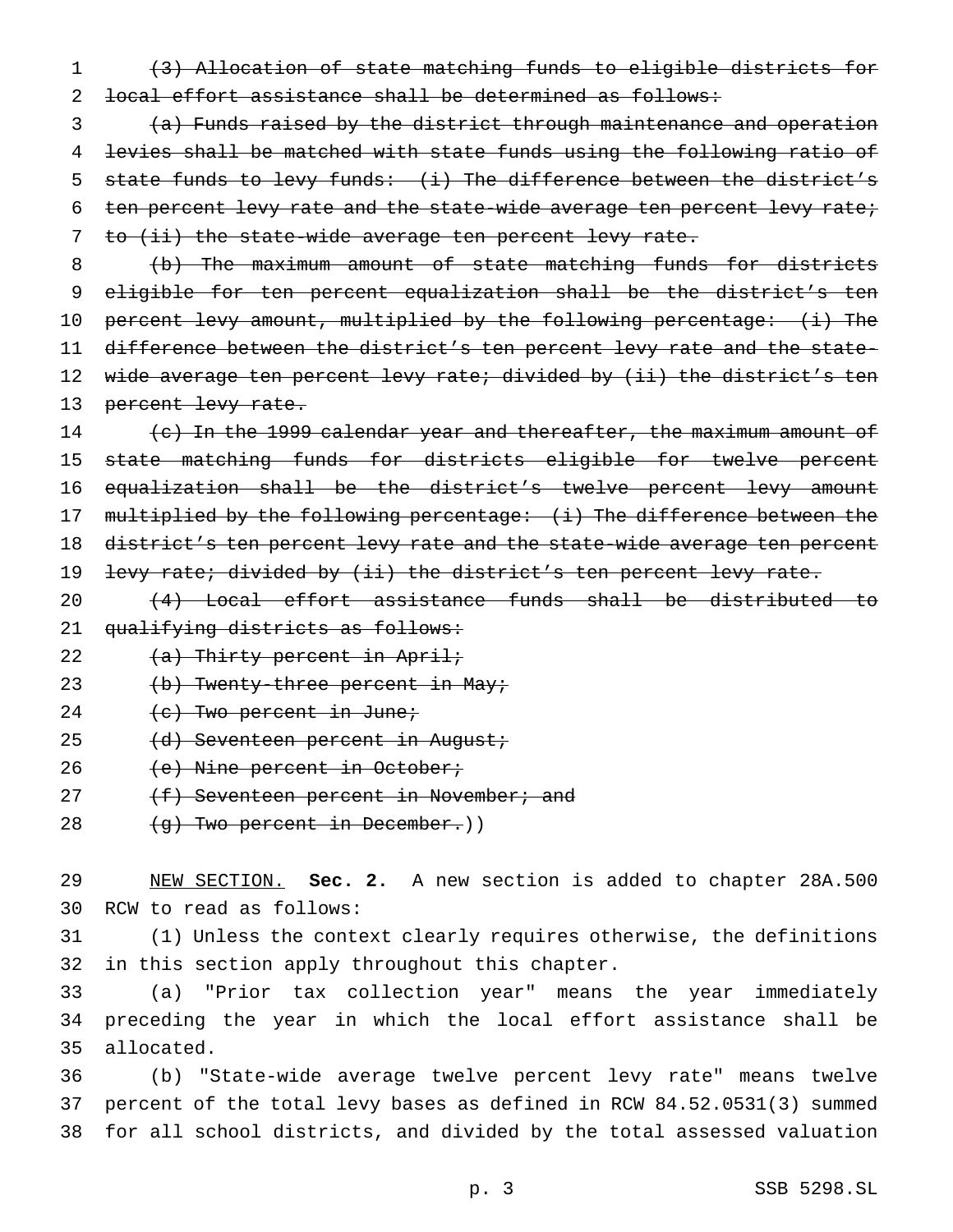for excess levy purposes in the prior tax collection year for all districts as adjusted to one hundred percent by the county indicated ratio established in RCW 84.48.075.

 (c) The "district's twelve percent levy amount" means the school district's maximum levy authority after transfers determined under RCW 84.52.0531(2) (a) through (c) divided by the district's maximum levy percentage determined under RCW 84.52.0531(4) multiplied by twelve percent.

 (d) The "district's twelve percent levy rate" means the district's twelve percent levy amount divided by the district's assessed valuation for excess levy purposes for the prior tax collection year as adjusted to one hundred percent by the county indicated ratio.

 (e) "Districts eligible for local effort assistance" means those districts with a twelve percent levy rate that exceeds the state-wide average twelve percent levy rate.

 (2) Unless otherwise stated all rates, percents, and amounts are for the calendar year for which local effort assistance is being calculated under this chapter.

 NEW SECTION. **Sec. 3.** A new section is added to chapter 28A.500 RCW to read as follows:

 Allocation of state matching funds to eligible districts for local effort assistance shall be determined as follows:

 (1) Funds raised by the district through maintenance and operation levies shall be matched with state funds using the following ratio of state funds to levy funds:

 (a) The difference between the district's twelve percent levy rate and the state-wide average twelve percent levy rate; to

(b) The state-wide average twelve percent levy rate.

 (2) The maximum amount of state matching funds for districts eligible for local effort assistance shall be the district's twelve percent levy amount, multiplied by the following percentage:

 (a) The difference between the district's twelve percent levy rate and the state-wide average twelve percent levy rate; divided by

(b) The district's twelve percent levy rate.

 NEW SECTION. **Sec. 4.** A new section is added to chapter 28A.500 RCW to read as follows: